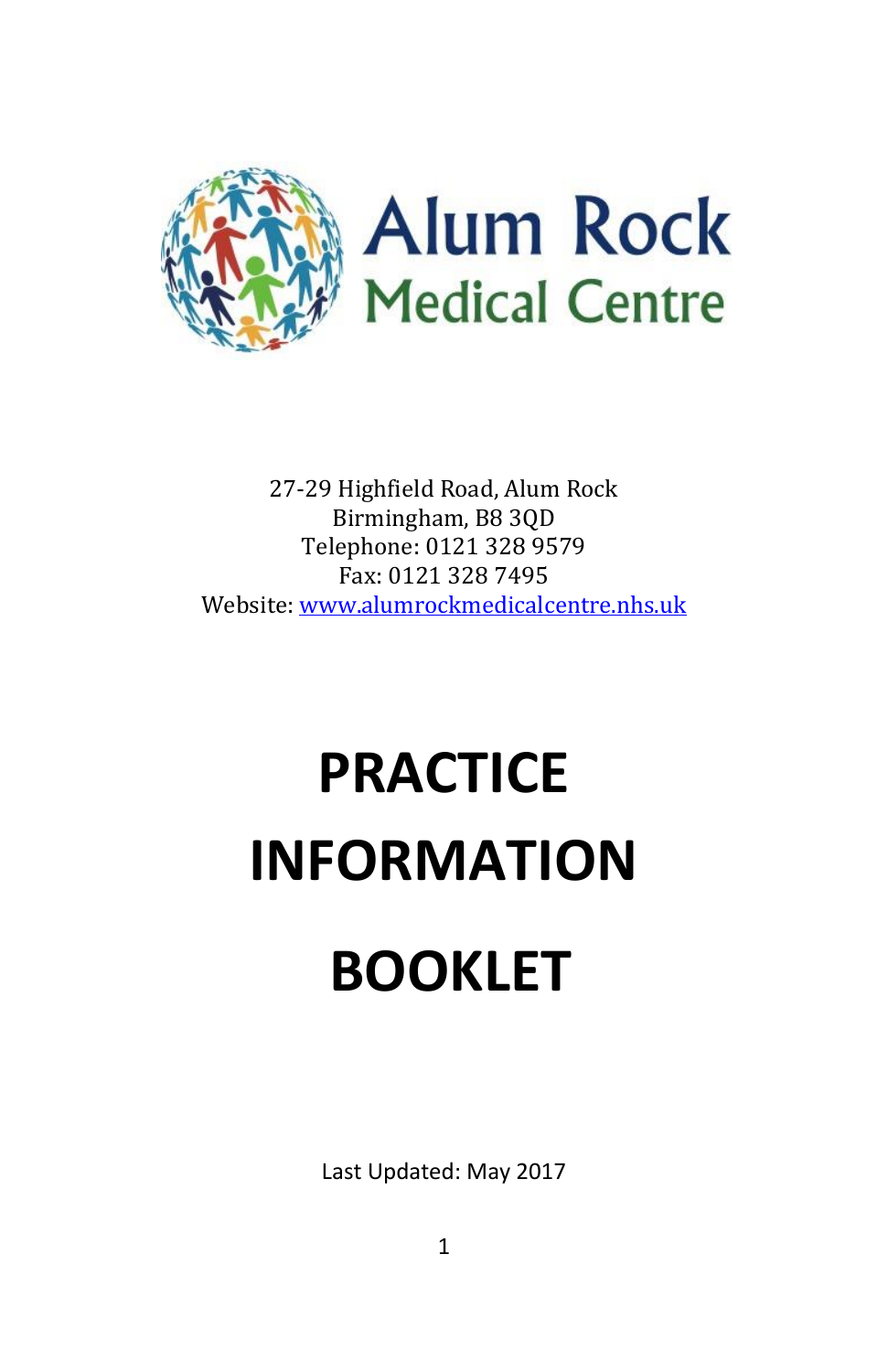We hope this booklet is beneficial to both new and existing patients in providing a brief outline of our practice.

We offer full general medical services (GMS). We are part of the Birmingham Cross City Clinical Commissioning Group [\(http://bhamcrosscityccg.nhs.uk\)](http://bhamcrosscityccg.nhs.uk/).

Birmingham CrossCity CCG:

Bartholomew House, 142 Hagley Road, Edgbaston, Birmingham. B16 9PA

Telephone: 0121 255 0700

Fax: 0121 682 0090

Email: [bhamcrosscity@nhs.net](mailto:bhamcrosscity@nhs.net)

All patients will have a named accountable GP, but you are free to see either of the GPs of your choosing.

## **Our Opening Times**

| Mon | $9am - 2:00pm$ 4pm - 7.30pm |                               |
|-----|-----------------------------|-------------------------------|
| Tue |                             | $9am - 2:00pm$ 4pm $- 7.30pm$ |
| Wed |                             | $9am - 2:00pm$ 4pm $-6.30pm$  |
| Thu | $9am - 2pm$                 |                               |
| Fri |                             | $9am - 2:00pm$ 4pm $- 7.30pm$ |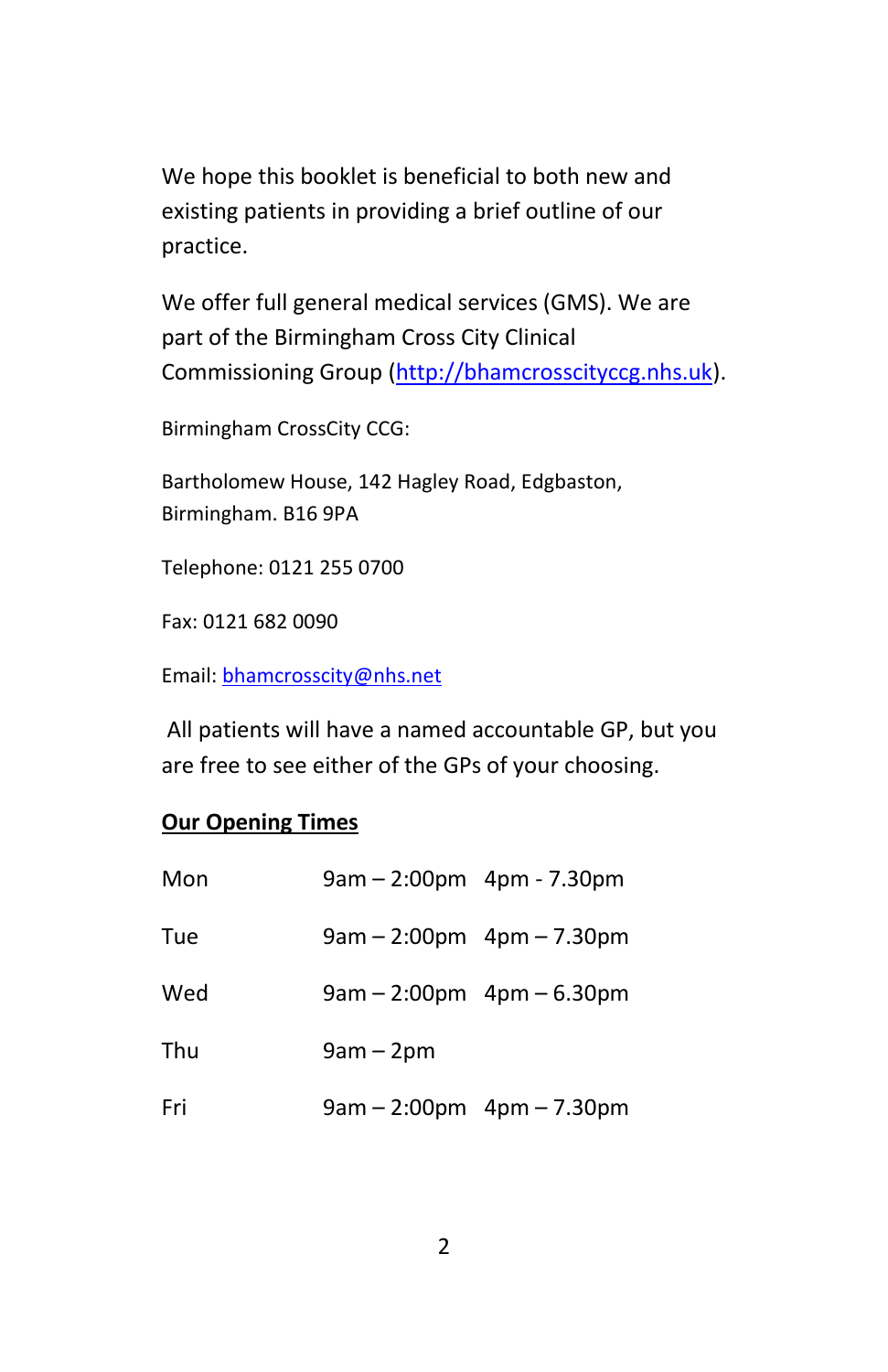When the surgery is closed between 8am-9am and 2pm – 4pm, cover is provided by Primecare. Please follow the instructions on the recorded telephone answering message.

Out of Hours (6.30pm – 8am weekdays and all day weekends) cover is commissioned by the CCG. Again please follow the instructions on the telephone answering message.

We offer extended hours (late opening until 7.30pm) on Monday, Tuesday and Friday evenings for pre-booked GP appointments.

#### **Appointments**

All GP consultations are by appointment. We operate 10 minute consultation slots, and only one patient per appointment. Any urgent cases will be seen on the day. We also endeavour to accommodate all non urgent appointment requests within 2 working days. We accept online, telephone, and in person appointment bookings. If you feel that you may need more than a ten minute consultation to discuss all your issues with either the doctor or nurse, please ask for an extended appointment. When booking an appointment it is helpful if you can let the receptionist know the reason for the appointment as some procedures can only be performed by certain staff members and others require longer appointment slots such as spirometry. If we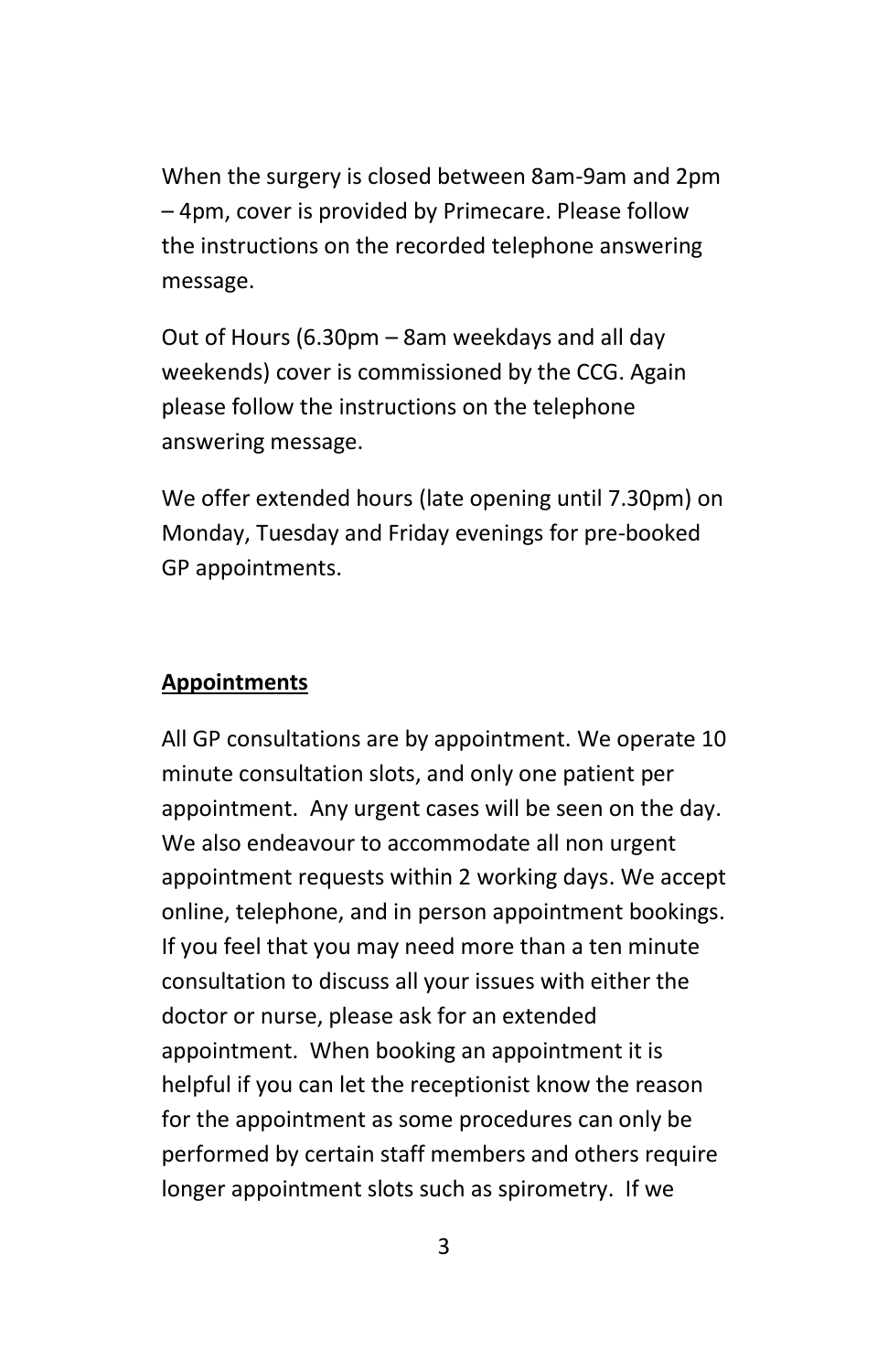have a record of your mobile number you will receive a text message reminding you of the time of your appointment.

If you are late for your appointed time, we will still endeavour to see you within the same session, but this will usually be at the end of the session and at the clinician's discretion, so as not to inconvenience other patients.

We ensure that our healthcare assistants and nurse have a number of unfilled slots every day which enables us to operate a '**one stop shop'**. If you are seen by the GP and he/she requests certain investigations (eg blood tests or ECG as part of your work up) or notices that certain parts of your chronic disease reviews will soon be due, he/she may request that you have this done during the same session, as long as this is convenient for you. This enables us to operate more efficiently and saves you multiple trips back and forth to the surgery.

#### **Home Visits**

You may only request a home visit if you are housebound or are too ill to visit the practice. The GP will call you back to establish that your medical condition requires a home visit and to decide how urgently a visit is needed. If you do need a home visit, you can help us by calling reception as early in the day as possible.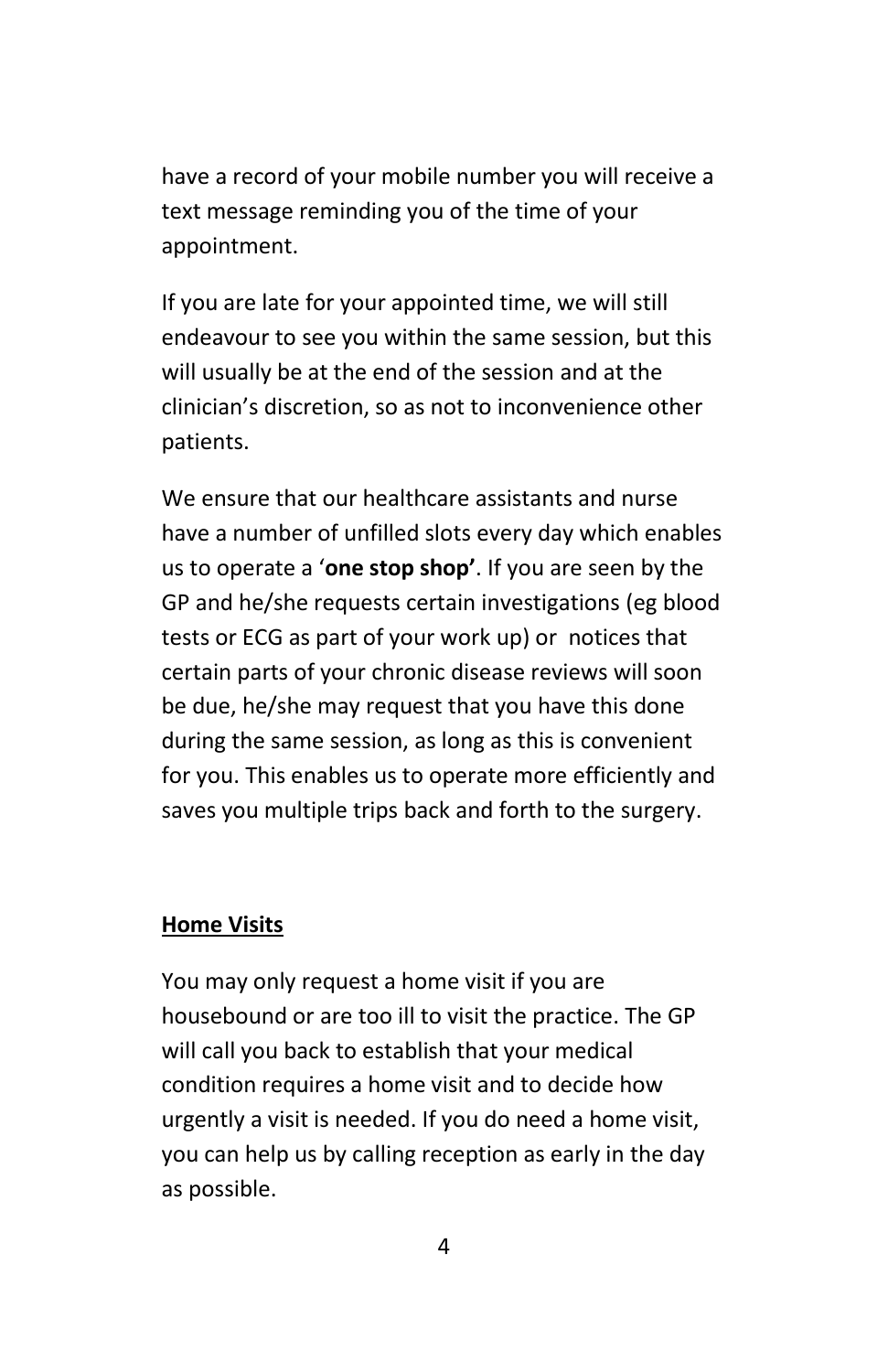## **Our Doctors**

*Dr Aleem Akhtar (m)* GP Partner

MBBS (Dow, Karachi), LRCP, LRCS (Edin) LRCP&S (Glasgow), MRCGP (London), DCP (Warwick)

*Dr Mariam Akhtar (f)* GP Partner

MBChB (Birmingham), DCH, DRCOG, DFSRH, MRCGP, European Cert. in Essential Palliative Care, Warwick Cert. Diabetes Care

You may occasionally be seen by a locum GP doctor if our regular doctors are on leave.

#### **Practice Nurse**

#### *Mrs Tahira Symonds*

Our practice nurse sees patients for long-term health conditions such as asthma or diabetes reviews. She also carries out childhood vaccinations, travel vaccines and cervical cytology.

# **Healthcare Assistants**

Our healthcare assistants support the GPs and practice nurse with their daily work by carrying out tasks such as phlebotomy (taking blood), urine testing, blood pressure measurement, ECGs, spirometry, smoking cessation and new patient checks. They may also administer certain injections, such as the flu vaccine.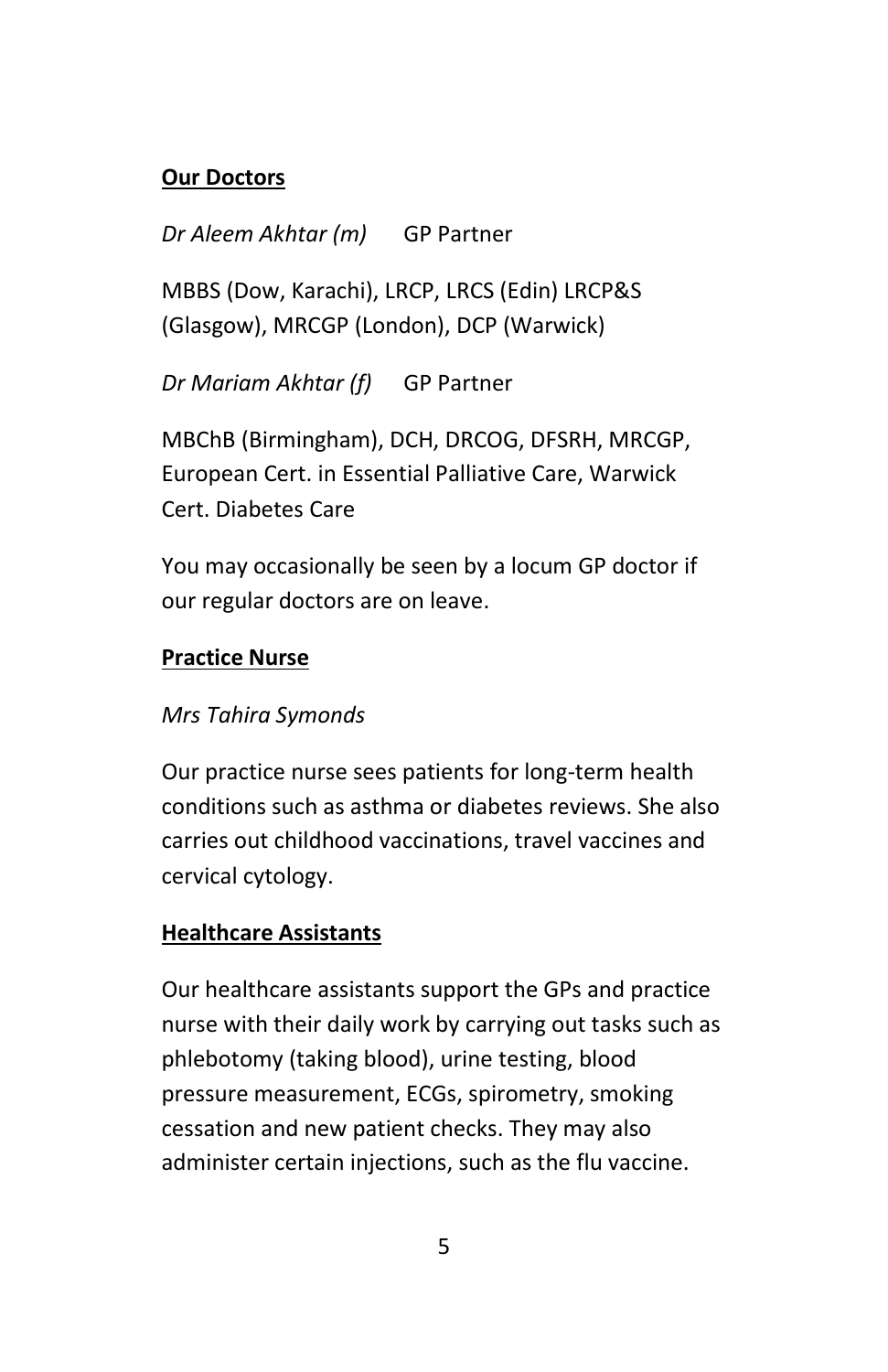They also help in the running of certain aspects of the Chronic Disease Clinics.

They may act as a chaperone when a patient or other staff member requests one.

Our HCAs can provide a signposting service to direct you to local initiatives or services which are more appropriate or better suited to your particular areas of need eg financial/social/other support that may not be best provided in the surgery. Mrs Sarwat Qureshi is additionally qualified to carry out cervical cytology, alongside the practice nurse.

*Mr Ijaaz Gillani Mr Khalid Shah Mrs Sarwat Qureshi*

#### **Practice Management**

*Mr Sohail Younas* (*Practice Manager*) *Mr Ishfaq Ahmed (Business Manager)*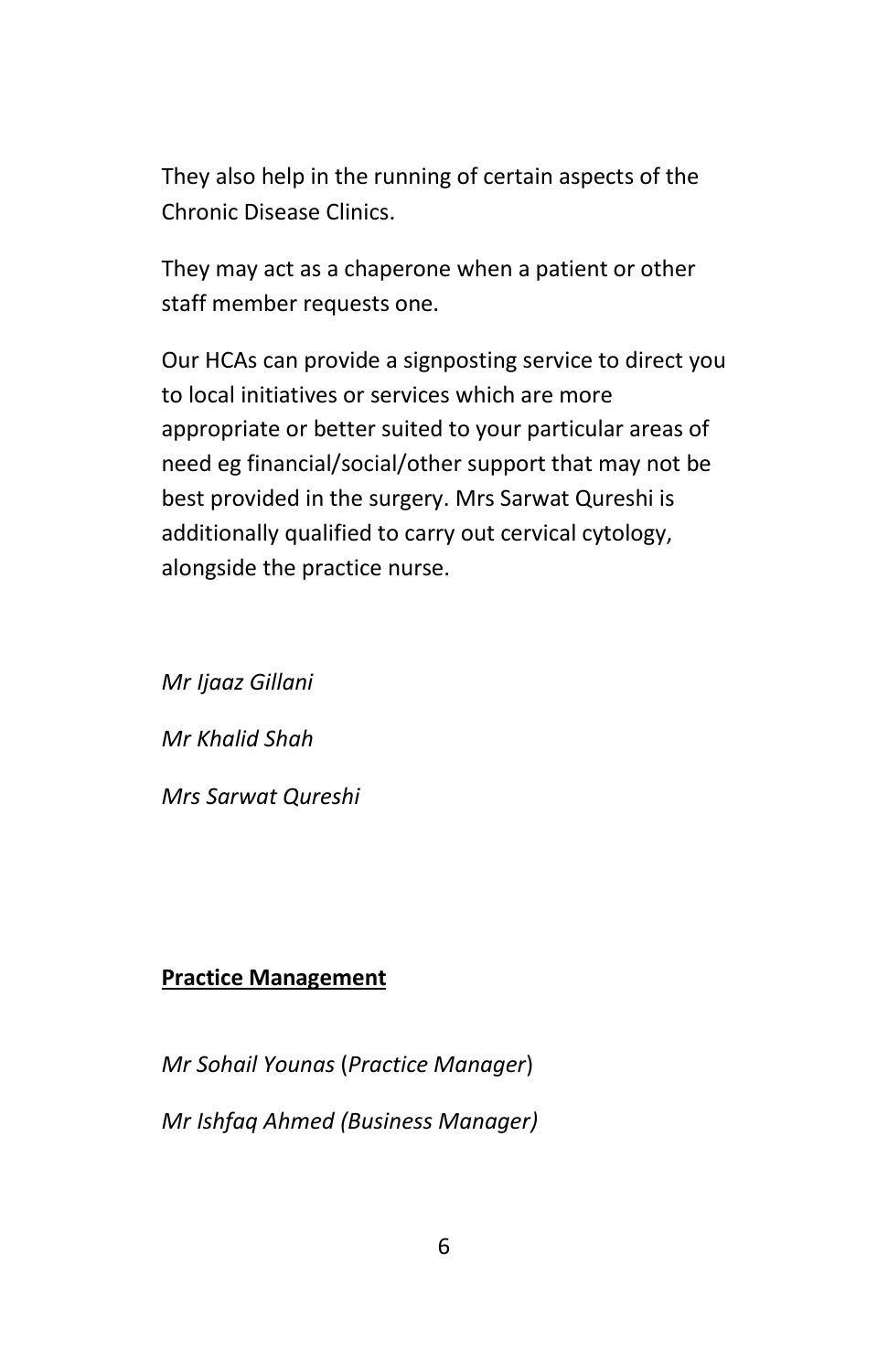# **Administration**

*Miss Aarifah Jamil*

# **Reception**

*Mrs Baljit Kaur*

*Mr Syed Naseem Zafar*

Our receptionists are your initial contact point for general enquiries. They can provide basic information on services and results and direct you to the right person depending on your query. They make the majority of patient appointments with the clinical staff. They also perform other important tasks such as issuing repeat prescriptions.

# **Allied Staff Members**

The **Community Midwife** runs her clinic at the surgery every Friday. If you are pregnant please see the GP or nurse who will refer you on to the midwife.

The **Health Visitor** runs a drop in Well Baby & Child (for children <5yr age) clinic every Tuesday 10.30-11.30am.

We have a **Health Trainer** who provides one-to-one sessions at the practice on Wednesdays. She is happy to see any patient who would like assistance or encouragement to achieve personal health goals and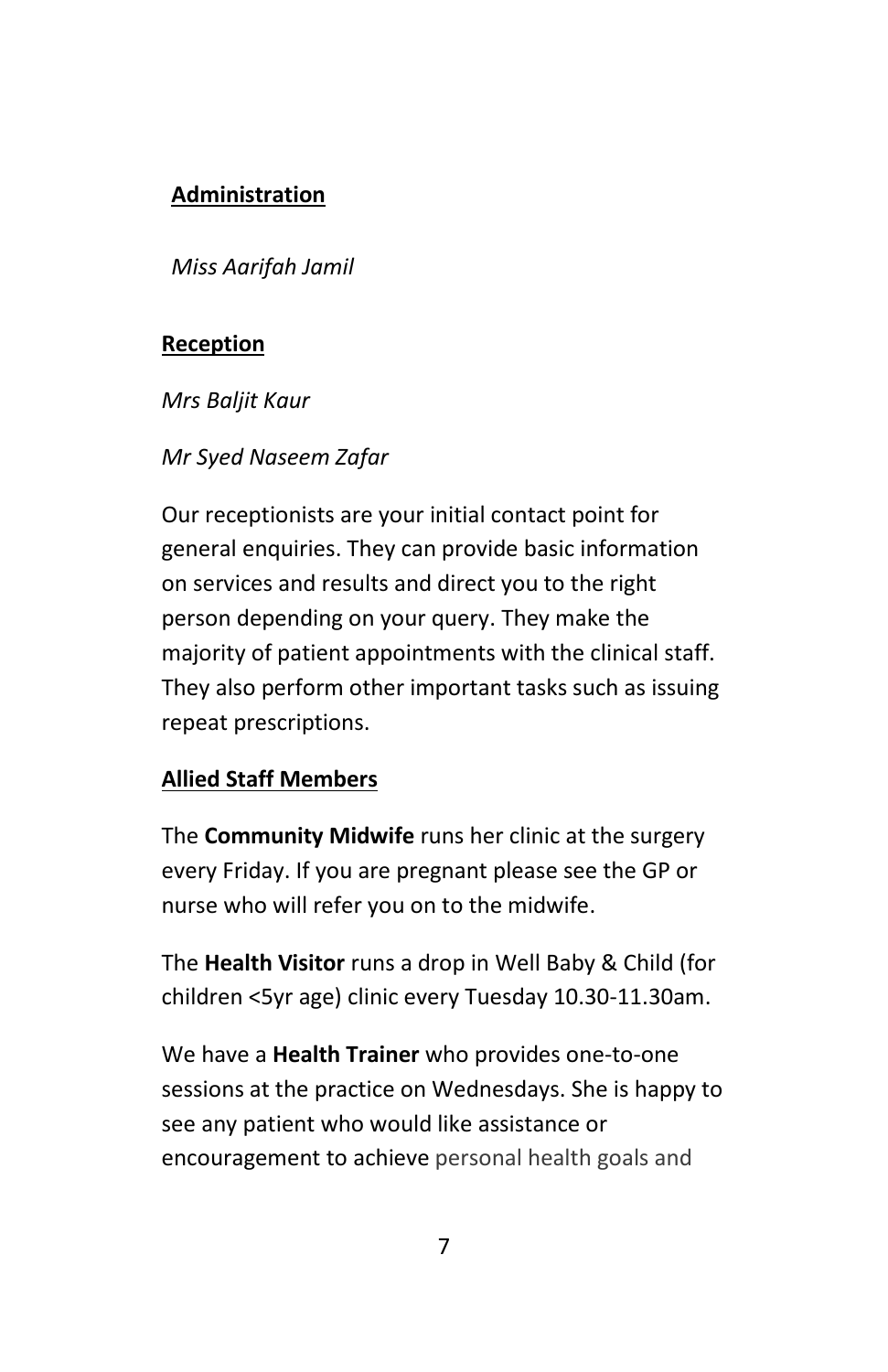make positive lifestyle choices such as losing weight, healthy eating and stopping smoking.

We have a **Women's Aid** worker who can see patients at the surgery for advocacy and support. You may ask any member of staff to be referred to her.

#### **New Patient Registration**

If you live within our practice area you are welcome to register with us and our reception staff will be happy to guide you through the procedure. Eligibility can be quickly confirmed from your address so please provide proof by way of a recent utility bill along with one form of photographic ID.

As a guide the practice covers Alum Rock, Washwood Heath, Saltley, Ward End, Hodge Hill, Bordesley Green, Small Heath and Nechelles. (Birmingham B7/ B8/ B9/ B10, part of Hodge Hill B36 and part of Stetchford B34).

You will be asked to complete a registration form and a health questionnaire which will provide us useful information whilst we wait for your medical records to arrive from your previous doctor.

All new patients are offered a health check with a member of the healthcare team to ensure that any required tests are up to date and that we have an accurate note of any significant medical history. If you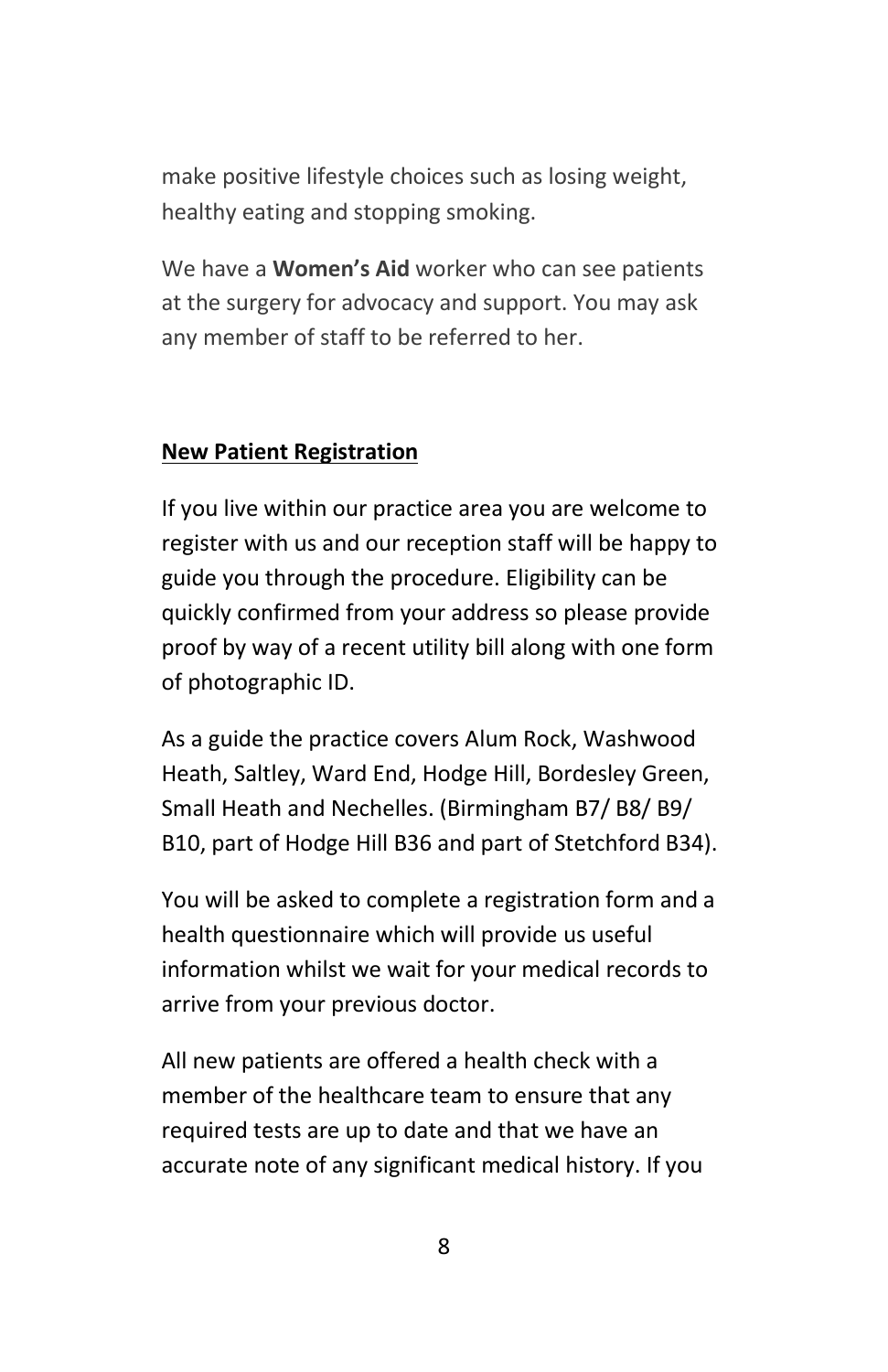are on repeat medication please ensure you make an appointment to see the GP, and bring your repeat slip from your previous GP, *before* running out of your supply.

## **Services**

We offer the following services within normal surgery times:

*Chronic Disease Reviews* All our patients suffering from the following conditions are called in on a regular interval for monitoring and review.

Diabetes, Hypertension (high blood pressure), Chronic Heart disease, Asthma, COPD (chronic bronchitis and emphysema), Learning Disabilities

*Family Planning & Sexual Health* Our doctors offer contraceptive advice and can also issue emergency contraception. We also offer testing or signposting of testing for sexually transmitted infections.

For information on local sexual health clinics or for long acting contraceptive choices such as the implant or the coil, please visit Umbrella Health [\(https://umbrellahealth.co.uk/\)](https://umbrellahealth.co.uk/) or call 0121 237 5700.

*Cervical Cancer Screening* Female patients between the ages of 25 and 64 are advised to have regular screening. We operate a call and recall system to remind you.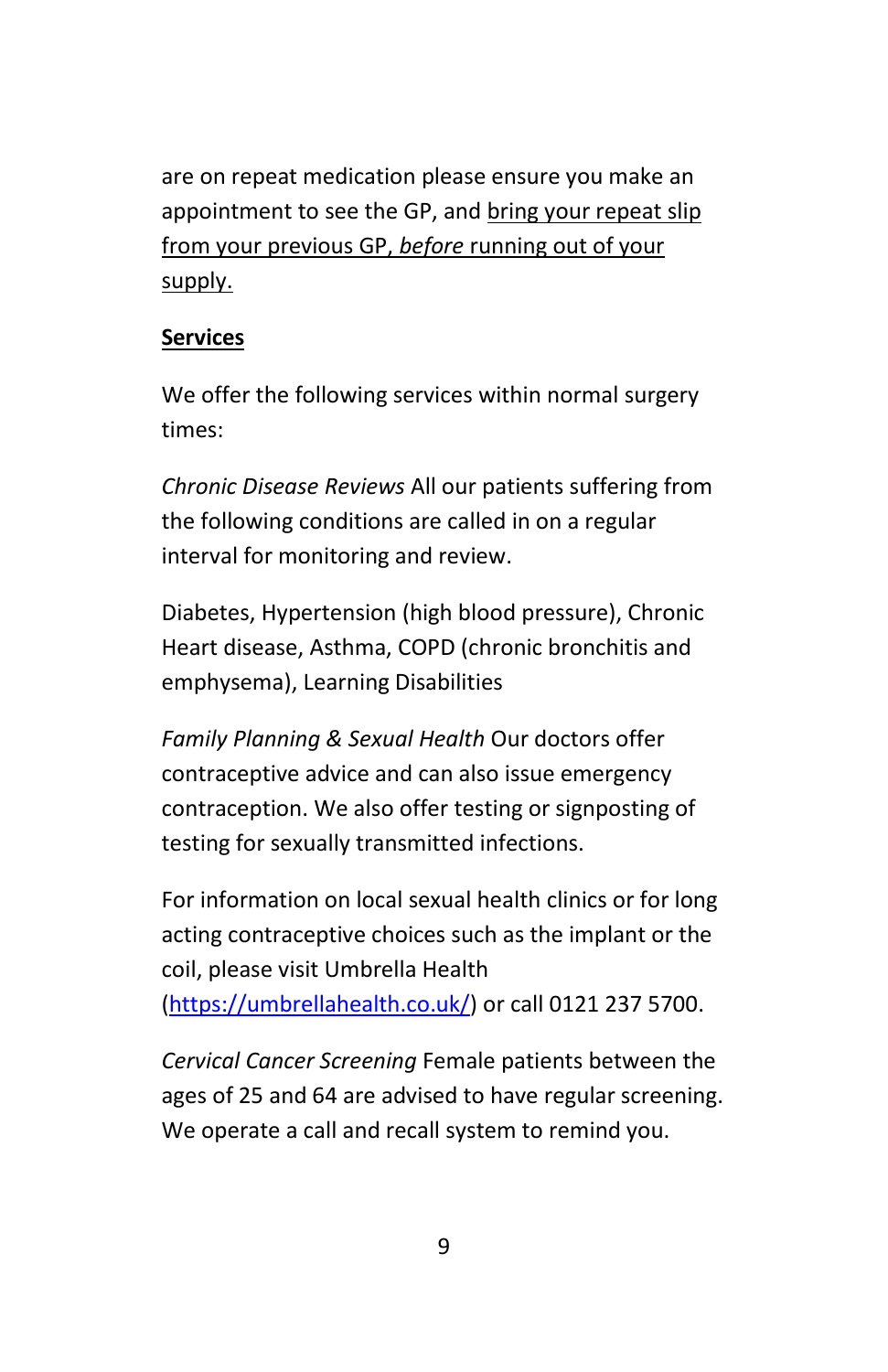*Minor Surgery* We currently are not providing in-house minor surgery. If the GP feels it is appropriate he/she will refer you on to an appropriate provider for this.

*Smoking Cessation* We actively encourage smokers to give up the habit and provide smoking cessation support, nicotine replacement and/or medication. Please see one of our trained Health Care Assistants or the Health Trainer for this.

*Health Screening* The practice has been carrying out the health screening of all our patients above the age of 15 since 2003, irrespective of any health problems or lack of. If you have not yet had your health check-up, please make an appointment with the nurse or Health Care Assistant. General health/lifestyle checks and advice are provided and we can further refer you to our in-house health trainer.

*Phlebotomy* Our healthcare assistants and nurse carry out phlebotomy (taking blood samples) throughout the week, except Friday afternoon clinic.

#### **Repeat Prescriptions**

We offer a same-day repeat prescription service provided we receive the request before 11am. The prescription will be ready for collection by 6pm. Requests put in after 11am will be ready for collection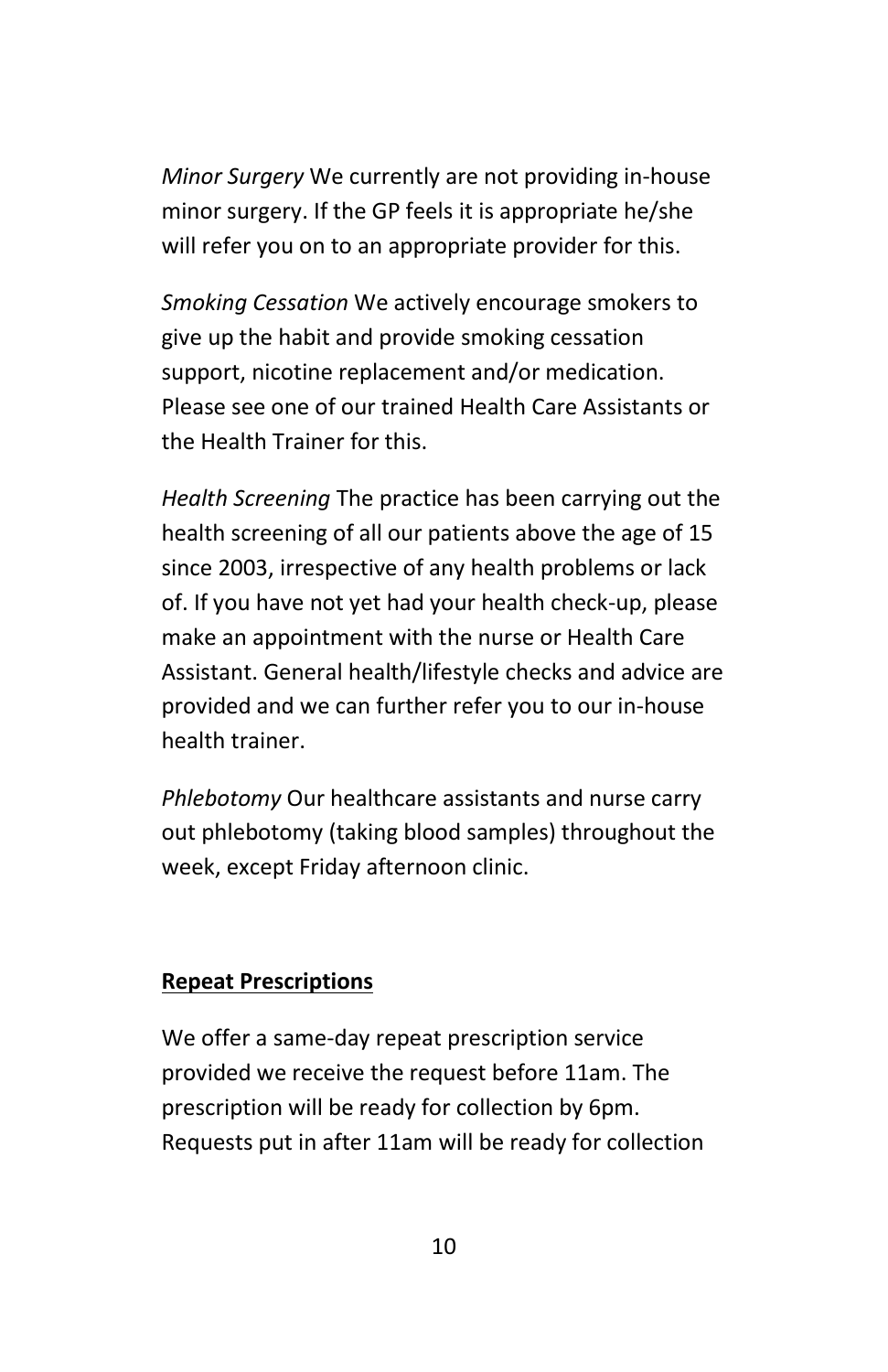by 11:30am the next working morning. Requests put in on Thursdays will be available the following morning.

Please use the tear-off repeat slip attached to your last prescription to order, clearly marking the required items.

Alternatively you can order online via our website [www.alumrockmedicalcentre.nhs.uk.](file:///C:/Users/amir/Downloads/www.alumrockmedicalcentre.nhs.uk) If you are a firsttime user you will need to register for this at reception.

If your medication review is overdue, you may be asked to make an appointment to see the GP or nurse before any further medication can be issued.

#### **Comments & Complaints**

We make every effort to give the best service possible to everyone who attends our practice. We have a comments and suggestions box and also a book at reception for your positive and negative feedback.

We are aware that things can go wrong resulting in a patient feeling that they have a genuine cause for complaint. If this is so, we would wish for the matter to be settled as quickly, and as amicably, as possible.

To pursue a complaint please ask at reception to speak to the practice manager who will deal with your concerns appropriately. Further written information is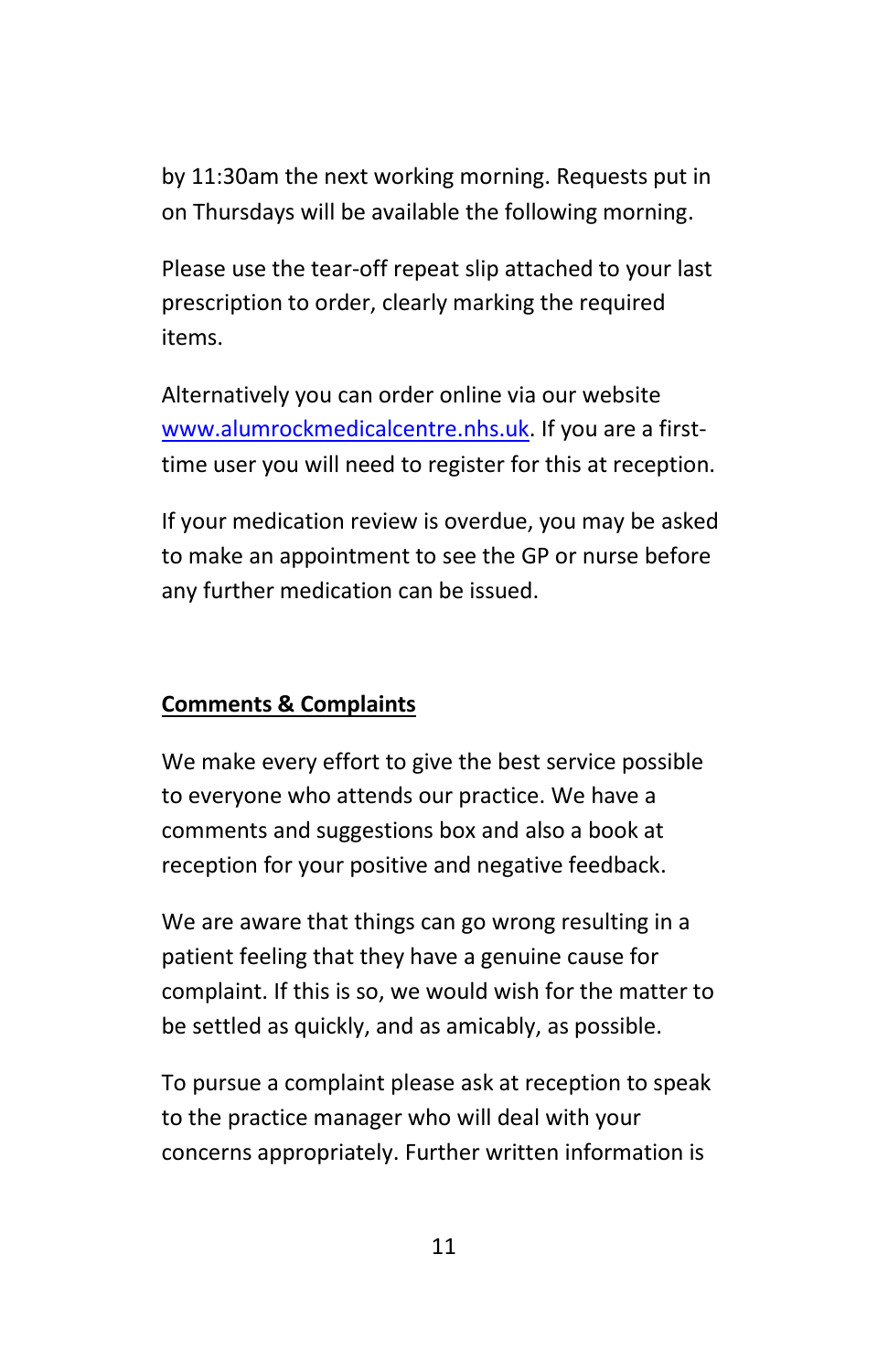available regarding the complaints procedure from reception.

## **Disabled Access**

We have a hearing loop fitted in reception. The ground floor of the surgery site and all clinical rooms are fully wheelchair accessible from the main front entrance. We have plans in place for a lift to the first floor and improved wheelchair ramp access to the main front entrance, as well as to the rear car park in the near future.

# **Abusive and Violent Patients**

We do not tolerate anti-social behaviour and any patient acting in such a manner may be removed from the practice list.

# **Confidentiality & Access to Records**

No information from your health records is passed to a third party without your consent.

However in order for us to give you the best possible care it may, at times, be necessary for us to discuss your health needs with other health professionals. In this situation we would not ask your permission beforehand.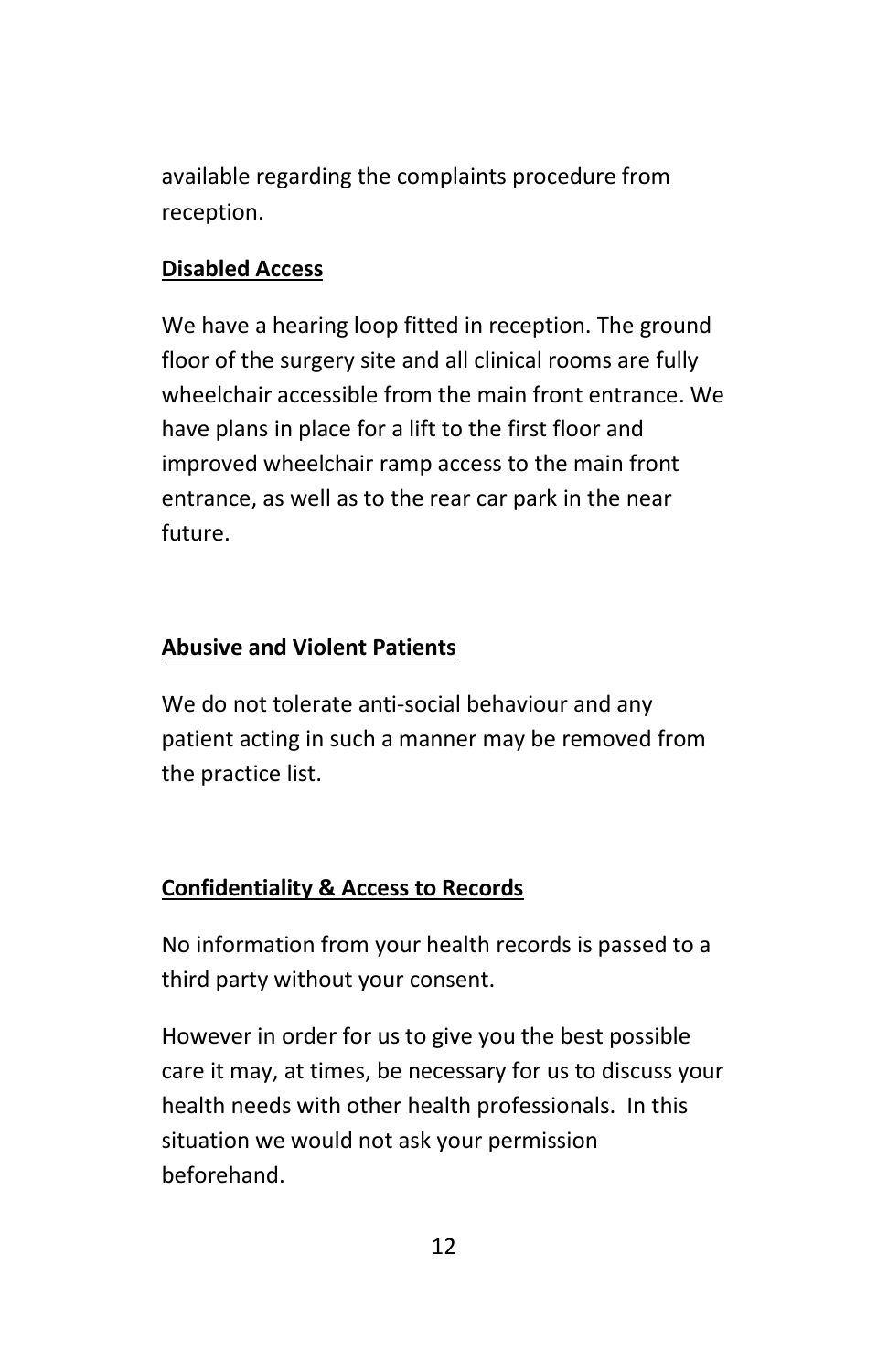# **Patient Participation Group**

We welcome new members to our active patient group which meets at regular intervals in the year. If you are interested in joining please ask at reception. We also regularly update our PPG noticeboard in the waiting room.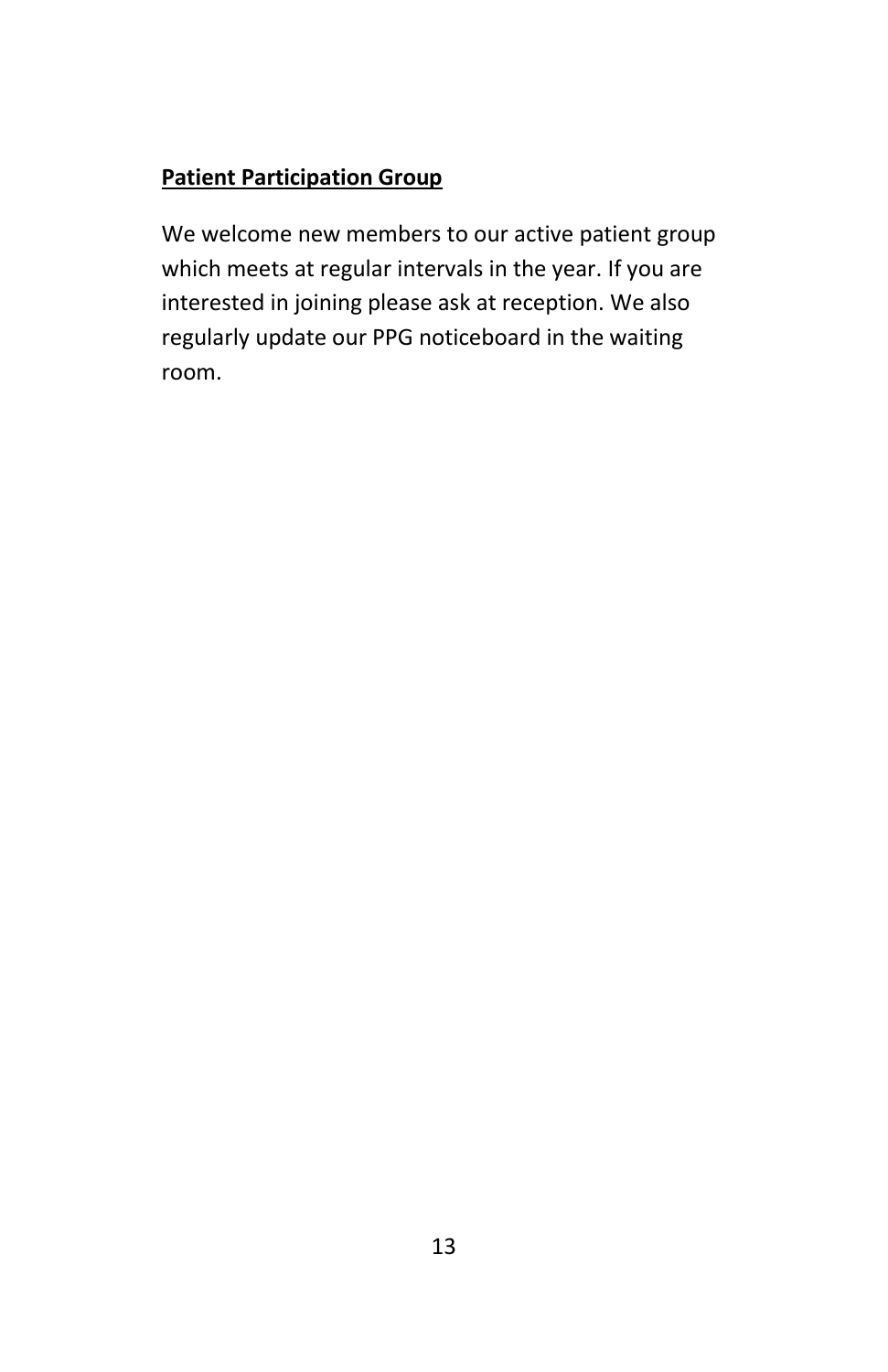## **Your Rights:**

RESPECT You will be treated as an individual and will be shown courtesy and respect at all times. You have the right to be treated with confidentiality.

INFORMATION We will give you full information about the services we offer and every effort will be made to ensure you receive any information which directly affects your health and the care being offered.

NAMES People involved in your care will give their names and ensure you know how to contact them. The doctors and staff names will either be on their consulting room doors or on name badges.

WAITING TIMES We run a 10 minute appointment system in the practice. You will be given a time at which you should be seen, however due to circumstances beyond our control we may be running late and you may not be seen at that time. An explanation will be given if the wait is longer than 30 minutes. If you are late for your booked appointment we will still endeavour to see you, but please be aware that this may be at the end of the session, so as not to inconvenience other patients.

ACCESS You will have rapid access to a doctor in an emergency. An urgent appointment will be offered that same day with either doctor.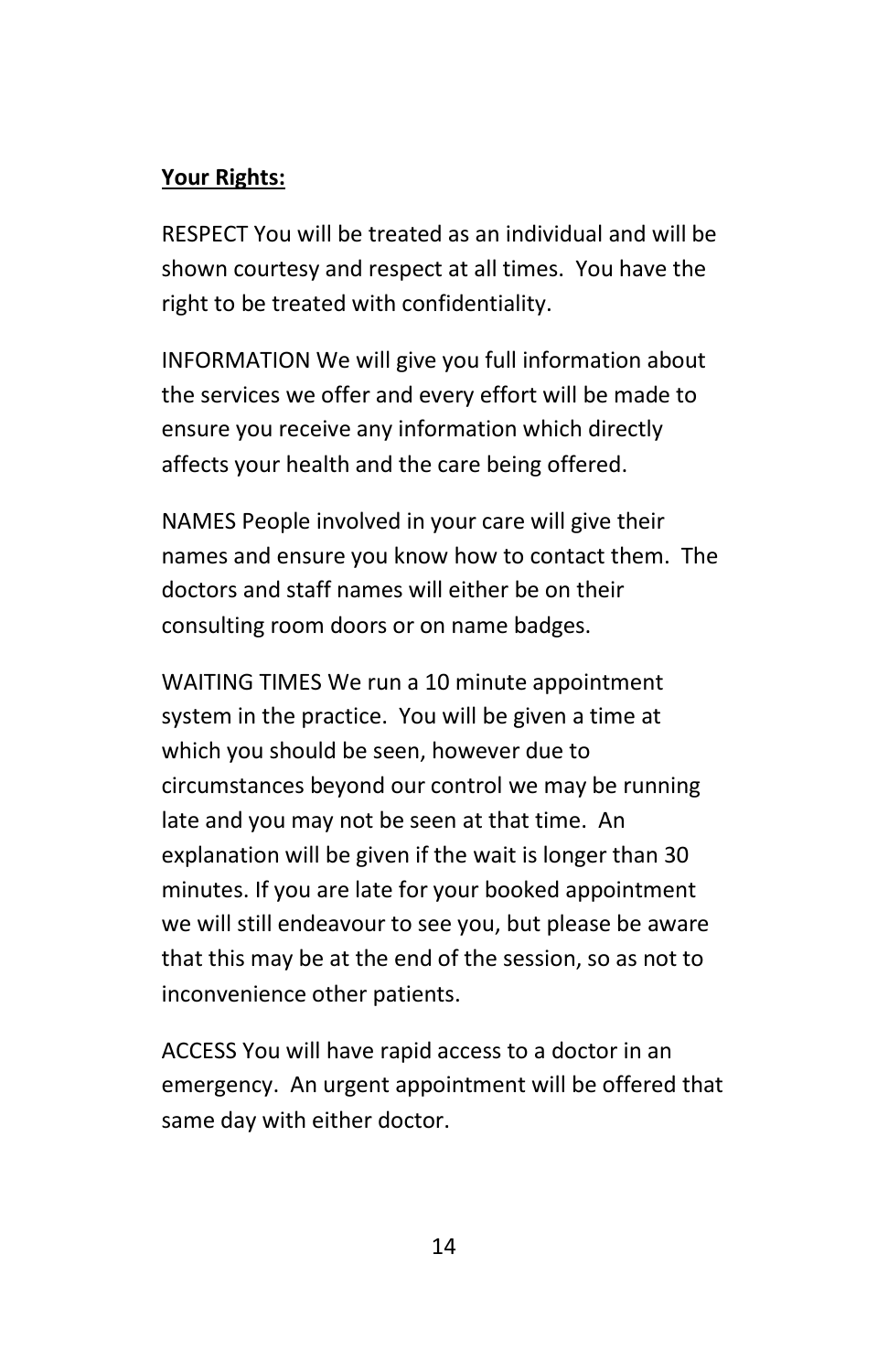For non-urgent appointments you can express a preference of practitioner by specifying to the receptionist/online at the time of making the booking.

TELEPHONE We will try to answer the telephone promptly.

HEALTH RECORDS You have the right to see your health records subject to limitations in law. They will remain confidential at all times.

TEST RESULTS If you have undergone tests or x-rays ordered by your doctor, you will be given a timeframe to telephone for the results.

COMPLAINTS We will provide you with information about how to make suggestions or complaints about the care you have received. We want to improve services so will welcome any comments.

#### **Your Responsibilities:**

RESPECT We ask that you treat the doctors and all the practice staff with the same courtesy and respect.

INFORMATION If you do not understand any of the information given to you by any member of staff please ask for it to be clarified.

NAMES Please let us know if you change your name, address or telephone number. Proof may be requested.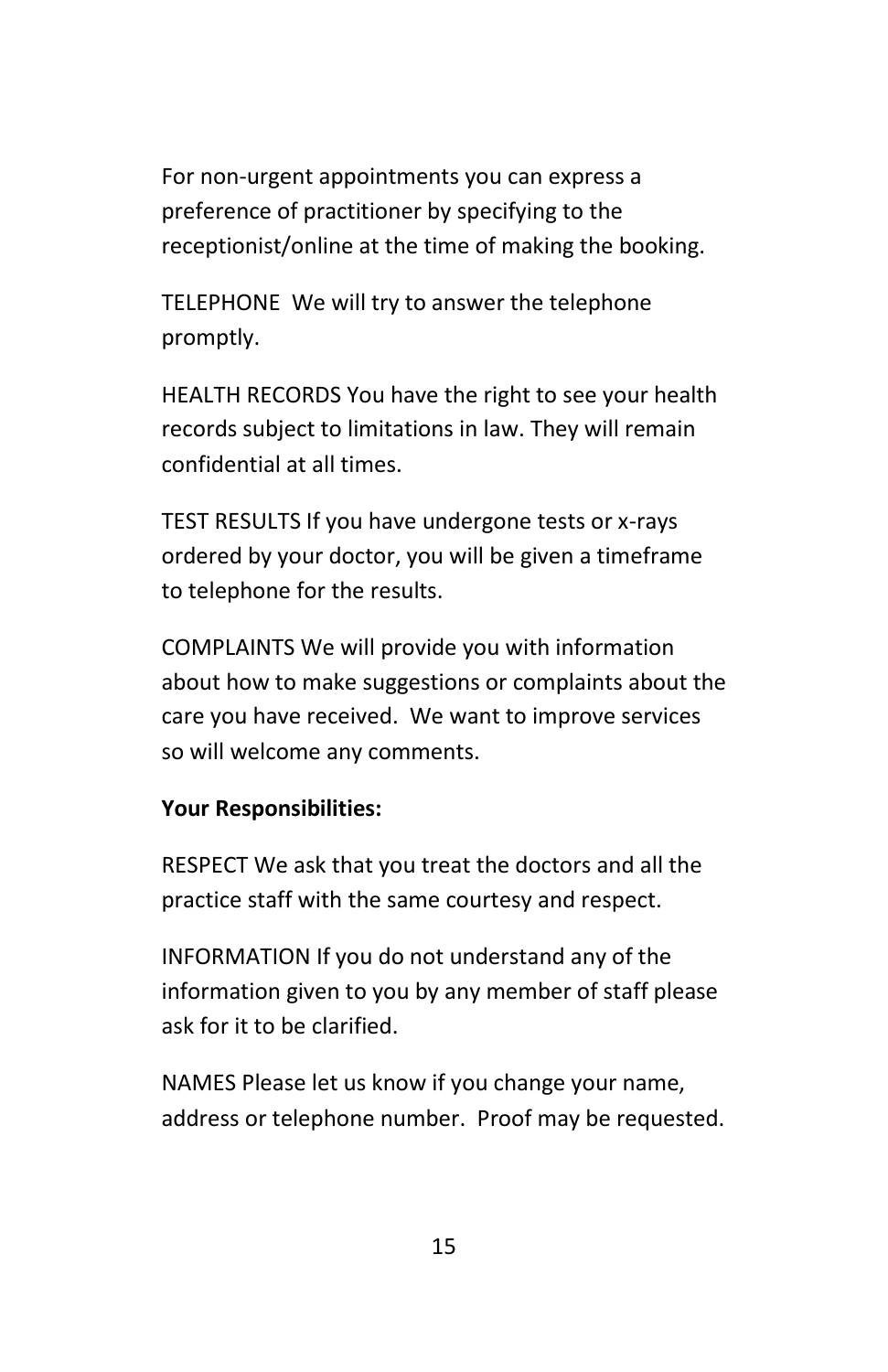WAITING TIMES Please try and keep appointments or tell us as soon as possible if you cannot. Try not to save up a lot of different problems for a single 10 minute appointment; ask the Receptionist for a double (20 minute) appointment if this is the case.

ACCESS Please reserve home visits requests for genuine cases where the patient is too ill or infirm to come to the surgery.

TELEPHONE Please try and keep your phone call brief and try to avoid calling during peak morning times (9- 11am) for non urgent matters. For repeat medication requests, if possible please utilise the online service or come in person, to avoid busying the phone lines.

HEALTH RECORDS If you wish to see your records please ask at Reception and you will be given the details on how you can access them. There may be a charge for this.

TEST RESULTS Test results take time to reach us so please do not ring before you have been asked to do so. Enquiries about tests ordered by the Hospital should be directed to the Hospital. Whilst we do endeavour to contact you about abnormal results requiring action, it is your responsibility to ask for results.

COMPLAINTS Please be aware of the arrangements we have made to receive your suggestions, complaints or even compliments